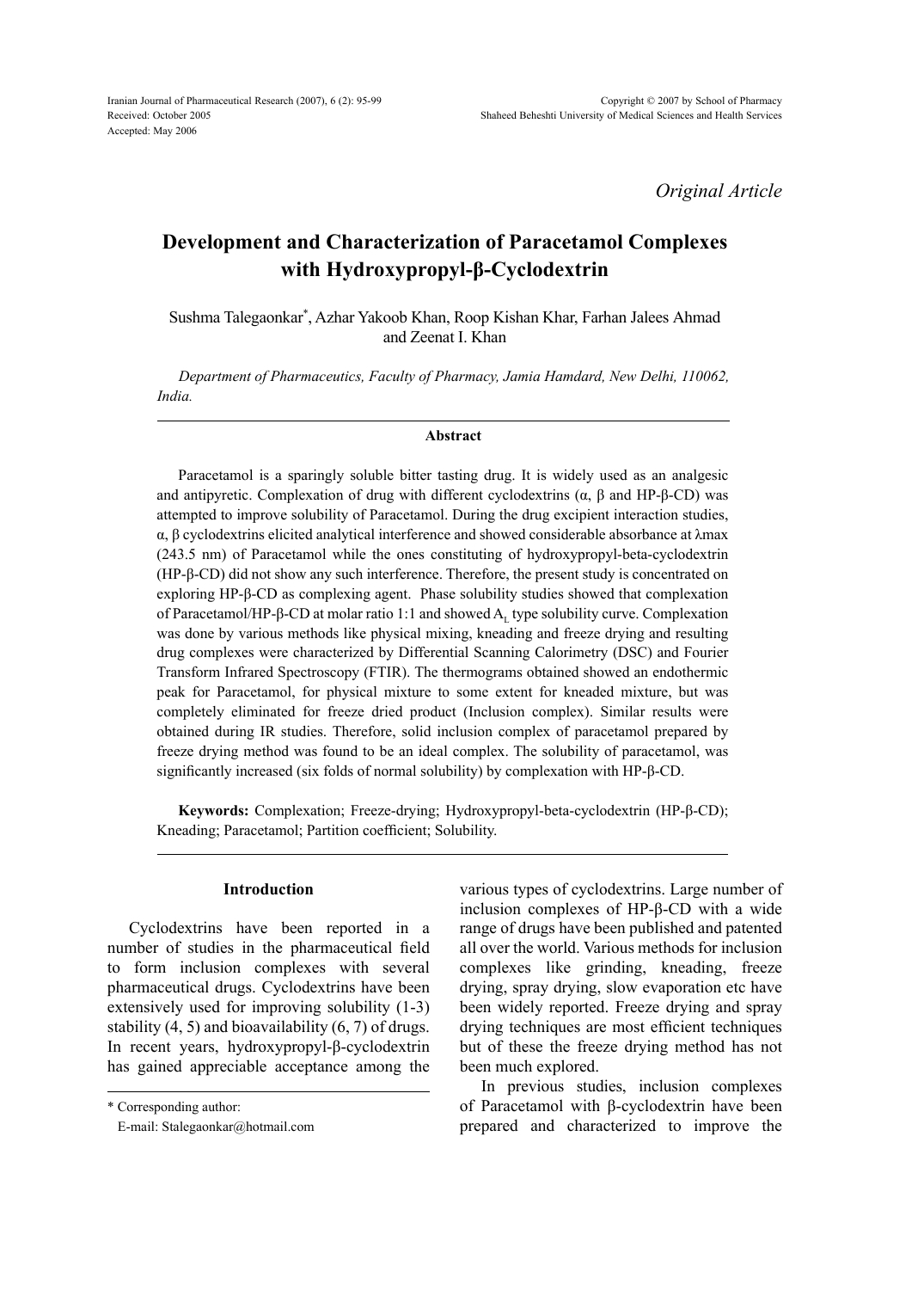solubility and dissolution of paracetamol (8, 9). But the low aqueous solubility of β-CD (About 1.8% w/v at  $25^{\circ}$ C) limits its use nowadays and other more soluble cyclodextrin derivatives have been utilized. Hydroxypropyl-β-cyclodextrin (HP-β-CD) owing to its high solubility, is one of the most frequently used cyclodextrin derivative today (about 50% w/v at 25°C). Good oral and parenteral tolerability are its further advantages (1).

The present study attempted at increasing the solubility of the paracetamol by using different cyclodextrins. Amongst these, complexes of HP-β-CD with Paracetamol was found to be most suitable as it did not exhibit any analytical interference/ absorbance and hence it was zeroed on for further investigations.

## **Experimental**

## **Materials**

Paracetamol was obtained from Orient Pharma and chemicals, New Delhi and HydroxyPropyl-Beta-Cyclodextrin was a gift sample from Ranbaxy laboratories. All other chemicals were of analytical grade.

#### **Methods**

## *Phase solubility studies*

The stability constant for the inclusion complex formed between paracetamol and HP-β-CD was determined using the phase solubility method which was carried out according to Higuchi and Connors (10). Briefly, an excess amount of paracetamol was added to the aqueous solutions (10 ml) of cyclodextrin of varying concentration (5-25 mM). Fresh distilled water was used as medium and flasks were protected from light, sealed and were placed in a waterbath shaker for 72 h. After equilibrium was reached the sample of each flask was filtered through millipore filter (0.45 μm). The filtered solution was then diluted and concentration of paracetamol was analysed by U.V spectrophotometer (Shimadzu Double Beam Spectrophotometer 1601) at 243.5 nm. The work was performed at  $35\pm2\degree C$  in triplicate upto a level when the last reading showed the same amount of absorption, indicating the maximum solubility (Figure 1).



**Figure 1.** Phase solubility diagram of paracetamol with HP-β-CD**.**

*Preparation of the physical mixture/grinding* Paracetamol and HP-β-CD (Molar ratio 1:1) were weighed accurately, pulverized and then mixed thoroughly (30 min) by light trituration in a glass mortar until a homogenous mixture was obtained. The resultant mixture was stored in a dessicator.

## *Preparation of inclusion complexes Kneading method*

Equimolar quantities of the paracetamol and HP-β-CD were mixed in a mortar and pestle for 10 min which was then kneaded with a mixture of water and ethanol (1:1) for 60 min. Kneading was done till the product started drying on the walls of mortar. The product was further dried in an oven at 40°C for 30 min until a constant weight was obtained. The resultant product was sieved and stored in a dessicator.

#### *Freeze-drying (Lyophilization)*

Equimolar quantities of paracetamol and HPβ-CD were taken separately in 20 ml of water and mixed thoroughly. The resultant solution was frozen in a deep freezer (New Brunswick Scientific, Germany) at -70 °C for about 6 h. The frozen mixture was then freeze dried in the freeze dryer (Heto drywinner with rotary vane pump, Germany) for 8 h at -110°C to -120°C under vacuum. The resultant product was sieved and stored in a dessicator.

*Characterization of solid inclusion complexes*

*Fourier Transform Infrared Spectroscopy (FTIR)*

The FTIR spectra of all samples were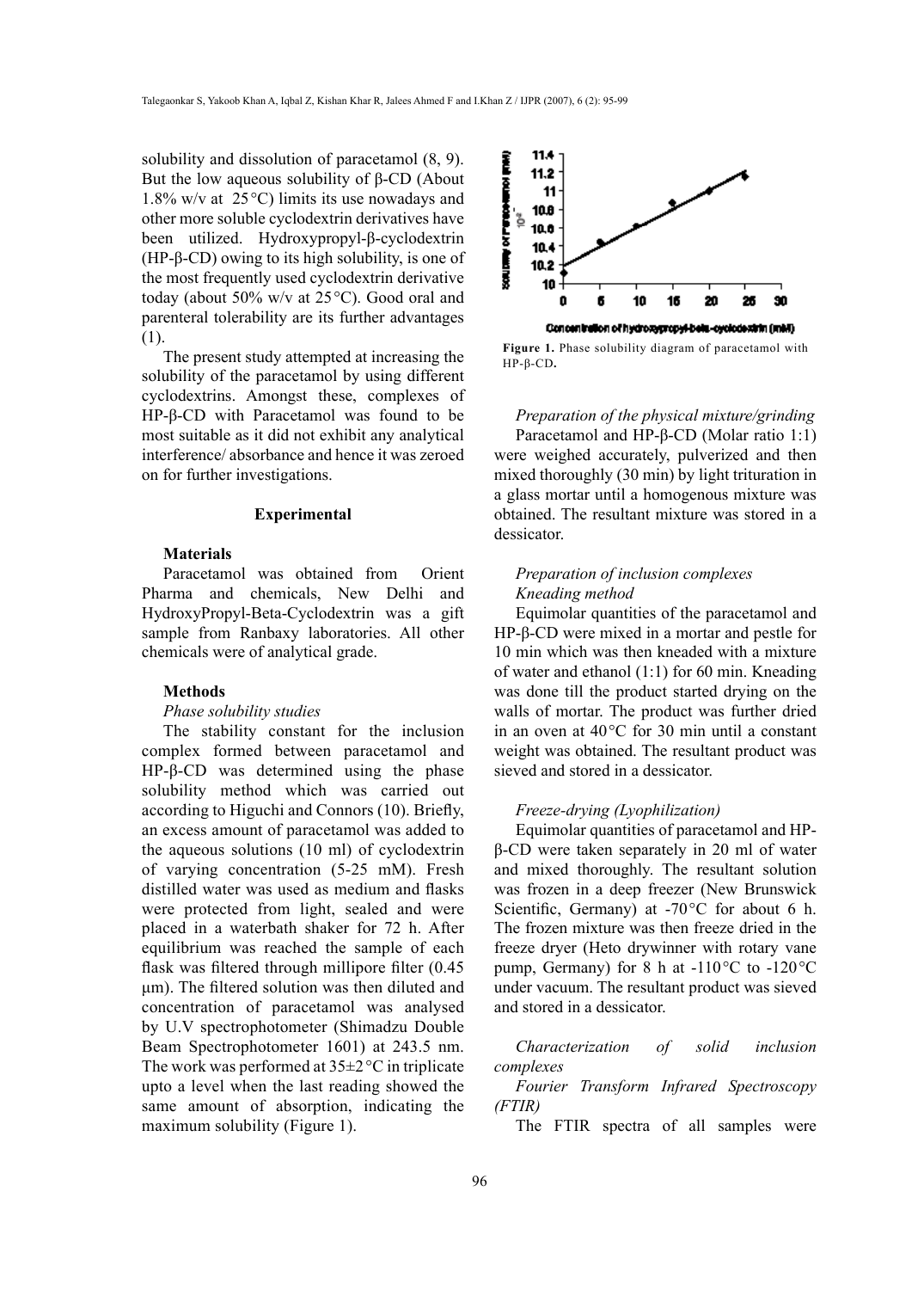recorded on Perkin Elmer instrument using KBr disc method. 10 mg of dried sample was mixed with 40 mg of KBr by using a clean glass pestle and mortar. The mixed homogenized powder was compressed in an IR pellet machine to get the pellets which were used immediately for recording the spectra from 400 to 4000 cm-1.

## *Differential Scanning Calorimetry (DSC)*

DSC was performed by using Perkin Elmer Pyris-6DSC system using 3 mg sample in crimped aluminium pans at a heating rate of 10°C/min in the range of 50-250°C.

## *Partition Coefficient Determination*

The partition coefficient of the drug and complexes between octanol/water was determined at ambient temperature (30±2°C). Ten milliliters each of octanol and distilled water were taken in a glass stoppered flasks, to which 10 mg of accurately weighed drug was added and the mixture was then shaken with the help of mechanical shaker for 24 h at room temperature. The mixture was then transferred to a separating funnel and allowed to equilibrate for 6 h. The aqueous and octanol phase were separated and filtered and drug content in aqueous phase was analyzed by UV spectoophotometer at 243.5 nm. The partition coefficient was calculated.

#### *Solubility*

The equilibrium solubility of paracetamol and complex was determined in distilled water (10). An excess amount of the drug was shaken in separate flasks with distilled water and different pH buffers using a mechanical shaker at room temperature  $(25\pm2\degree C)$  for 24 h. The sample was then filtered and analyzed by UV spectoophotometerat 243.5 nm.

## *Statistical Analysi***s**

Graph Pad InStat version 3.05 was used for statistical analysis of partition coefficient results. An unpaired, two tailed, t-test was used for analyzing the significance at  $p<0.05$ .

## **Results and Discussion**

Phase solubility study of Paracetamol with HP-β-CD was carried out in distilled water at temperature  $35\pm2$  °C (Figure 1). The solubility of paracetamol increases linearly with increasing concentrations of HP-β-CD. Thus, showing a typical  $A_{i}$ -type phase solubility curve. According to Higuchi and Connors  $(10)$ , these A<sub>r</sub> type curves indicate the formation of complex between the



**Figure 2.** IR spectra of paracetamol, hydroxypropyl-betacyclodextrin (HP-β-CD) and their various combination forms. (A) paracetamol; (B) Hydroxypropyl-beta-cyclodextrin (HP-β-CD); (C) Physical mixture of paracetamol / HP-β-CD (1:1); (D) Kneaded mixture of paracetamol / HP-β-CD (1:1); (E) Freezedried complex of paracetamol / HP-β-CD (1:1).



**Figure 3.** DSC thermograms of paracetamol, hydroxypropylbeta-cyclodextrin (HP-β-CD) and their various combination forms. (A) paracetamol; (B) Hydroxypropyl-beta-cyclodextrin (HP-β-CD); (C) Physical mixture of paracetamol / HP-β-CD (1:1); (D) Kneaded mixture of paracetamol / HP- $\beta$ -CD (1:1); (E) Freeze-dried complex of paracetamol / HP-β-CD (1:1).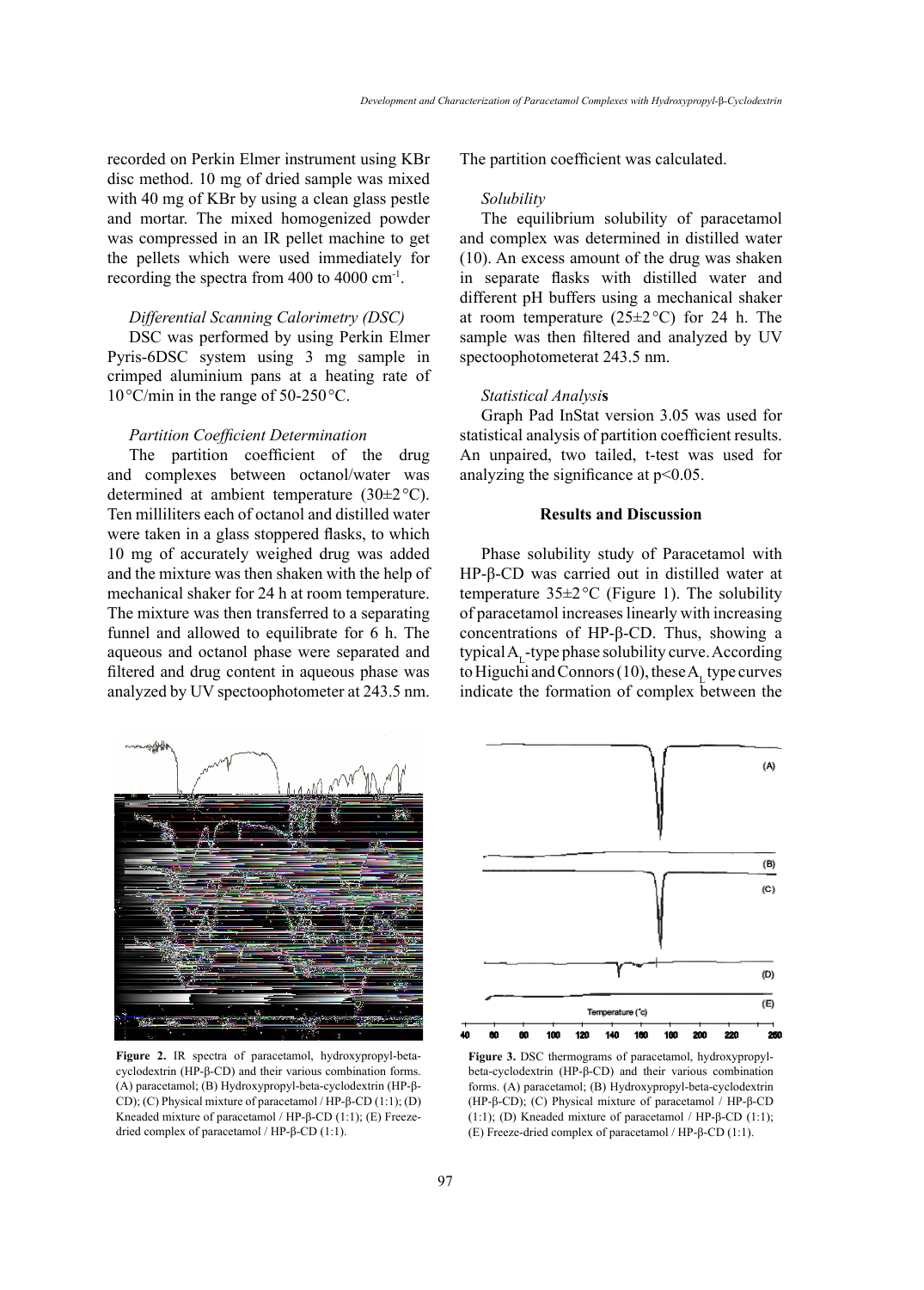substrate (paracetamol) and the ligand (HPβ-CD) and a first order dependency of the interactions on the cyclodextrin concentration. The regressed curve has a slope value 0.0407, intercept  $10.189 \times 10^{-2}$  mM and correlation coefficient of 0.9768.

The apparent stability constant Kc was calculated according to the method of Higuchi and Connors (10) by using the following formula.

 $Kc = Slope / Intercept (1-Slope)$ 

where Kc is stability constant of inclusion complex.

The stability constant (Kc) for paracetamol was found to be  $416.4 \text{ M}^{-1}$ . Therefore, it can be concluded that Paracetamol will form a stable complex of drug with HP-β-CD in 1:1 molar ratio.

There are several methods for the preparation of the cyclodextrin-guest complexes depending on the physical properties of the guest molecules, including physical mixing, kneading and freeze drying. Lyophilization was used in this study because it is suitable for substances like paracetamol which are sparingly water soluble or for drugs which decompose on drying (11). For each method, complexes were prepared in a molar ratio of 1:1.

Complexation was done by physical mixing, kneading and freeze drying methods (1:1 molar ratio) and the resulting drug complexes were characterized.

FTIR spectrum of paracetamol (Figure 2) showed absorption bands for hydroxyl groups at 3324 and 3162 cm-1 , unsaturation (1653, 1610  $cm^{-1}$ ) and aromatic ring (1562, 1505, 836 cm<sup>-1</sup>). HP-β-CD spectrum exhibited absorption bands of hydroxyl group at  $3405 \text{ cm}^{-1}$  and vibration bands of C-O and O-H groups at 1083 cm-1 and 1032 cm-1 respectively. The FTIR spectrum of the complexes showed only one broad absorption band for hydroxyl group at 3384 cm-1 which is due to complexation of the drug with HP-β-CD (Intermolecular hydrogen bonding of paracetamol with HP-β-CD).

Although the results obtained by the solubility studies indicate the formation of a true complex of paracetamol-HP-β-CD, they do not perclude the possibility that the product is simply a physical mixture. Thus, the thermal

behaviour of cyclodextrin inclusion complex was studied by DSC in order to confirm the formation of the above mentioned complex. When the guest molecules are incorporated in the cyclodextrin cavity or in the crystal lattice their melting point and boiling point usually shift to different temperatures or disappears within the temperature range when cyclodextrin lattice is decomposed. This is one of the best method for detecting drug-cyclodextrin complexation.

The DSC thermogram of paracetamol, HP-β-CD and complexes prepared by different methods are shown in Figure 3. The DSC thermograms of paracetamol show one sharp characteristic endothermic peak at 171.46±0.82°C and  $\Delta H = 274.86 \pm 3.8$  J/g which is indicative of its melting temperature. In case of HP-β-CD owing to its amorphous nature, a broad endothermic peak was observed at about 60°C. The physical mixture of paracetamol with HP-β-CD shows an endothermic peak at  $171.41 \pm 0.67$ °C while the solid inclusion complex formed by kneading method showed a new endotherm with decrease in enthalpy  $(\Delta H=21.62\pm6.3 \text{ J/g})$  which is indicative of fusion of paracetamol with HP-β-CD. In contrast to this, a complete disappearance of the endothermic peak of paracetamol in the freeze dried complex is attributed to formation of a true inclusion complex. This is in agreement with the previous findings suggesting the incorporation of the drug molecule into the crystal lattice of HP-β-CD. Therefore, complex prepared from this method was adopted for further study.

Solubility of paracetamol in distilled water was found to be  $13.69 \pm 1.2$  mg/ml at room temperature. The complexation of paracetamol with HP-β-CD resulted in more than six fold  $(79.30 \pm 4.2 \text{ mg/ml})$  increase in solubility. This high increase in the solubility can be attributed to amorphous nature of the complex being formed with HP-β-CD.

The partition coefficient of paracetamol was found to be  $2.70 \pm 0.14$  while for the freeze-dried complex it was estimated as  $2.23 \pm 0.08$ . The statistical analysis of the data revealed a p value of 0.0072, showing a significant difference in partition coefficient. This difference can be attributed to the enhanced hydrophilicity, which was primarily due to amorphous nature of the